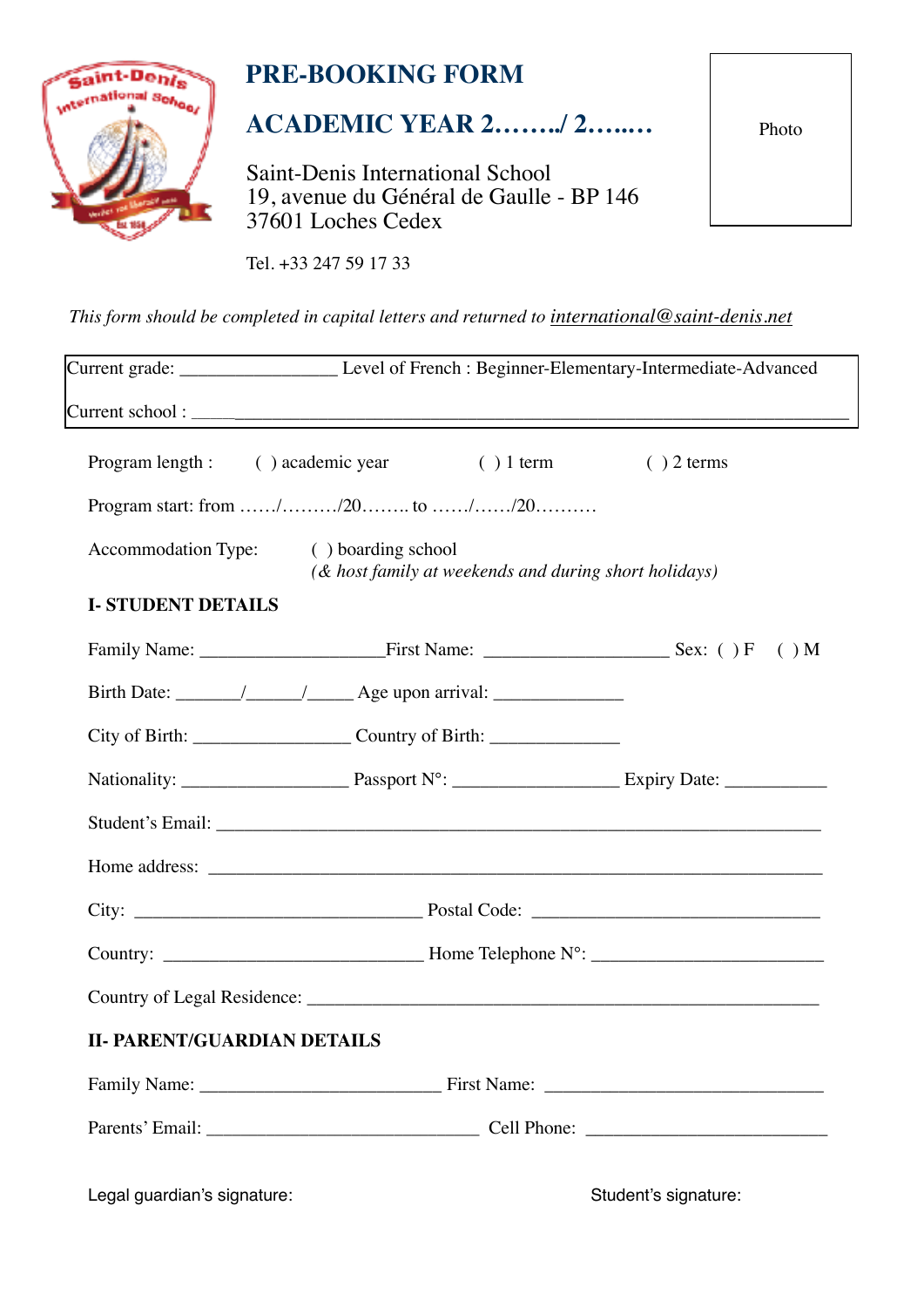## **FRENCH AS A FOREIGN LANGUAGE PROGRAMME (FFL)**

ACADEMIC YEAR *(from september to june)*

### *Tuition fees and weekly boarding at the school (5 days), Weekends and Short Holidays in a HostFamily :*

Possible payment in 3 instalments in September, December and March

### *FEES FOR ONE YEAR (10 months) :*

| <b>Registration Fees</b> | $650 \in$      | 150 € registration fees,<br>$500 \in$ deposit for emergency expenses | $\overline{\mathbf{X}}$ |
|--------------------------|----------------|----------------------------------------------------------------------|-------------------------|
| PROGRAM A (A1-A2)        | 28380,00 €     | For beginners                                                        |                         |
| PROGRAM B (B1-B2)        | 21630,00 €     | For intermediate students                                            |                         |
| PROGRAM C (C1)           | 17795,00€      | For advanced students                                                |                         |
| PROGRAM D                | $2700,00 \in$  | Lessons in English                                                   |                         |
| PROGRAM E                | $12830,00 \in$ | For EU Citizens only                                                 |                         |
| <b>FFL Books</b>         | $45,00 \in$    | Only for $\Pr[A, B \& C]$                                            |                         |

| <b>Orientation programme</b> | Included in A, B & C Prg | Compulsory meetings with a<br>professional counsellor | X |
|------------------------------|--------------------------|-------------------------------------------------------|---|
| <b>Language Coaching</b>     | Included in A, B & C Prg | <b>TOMATIS Sessions</b>                               |   |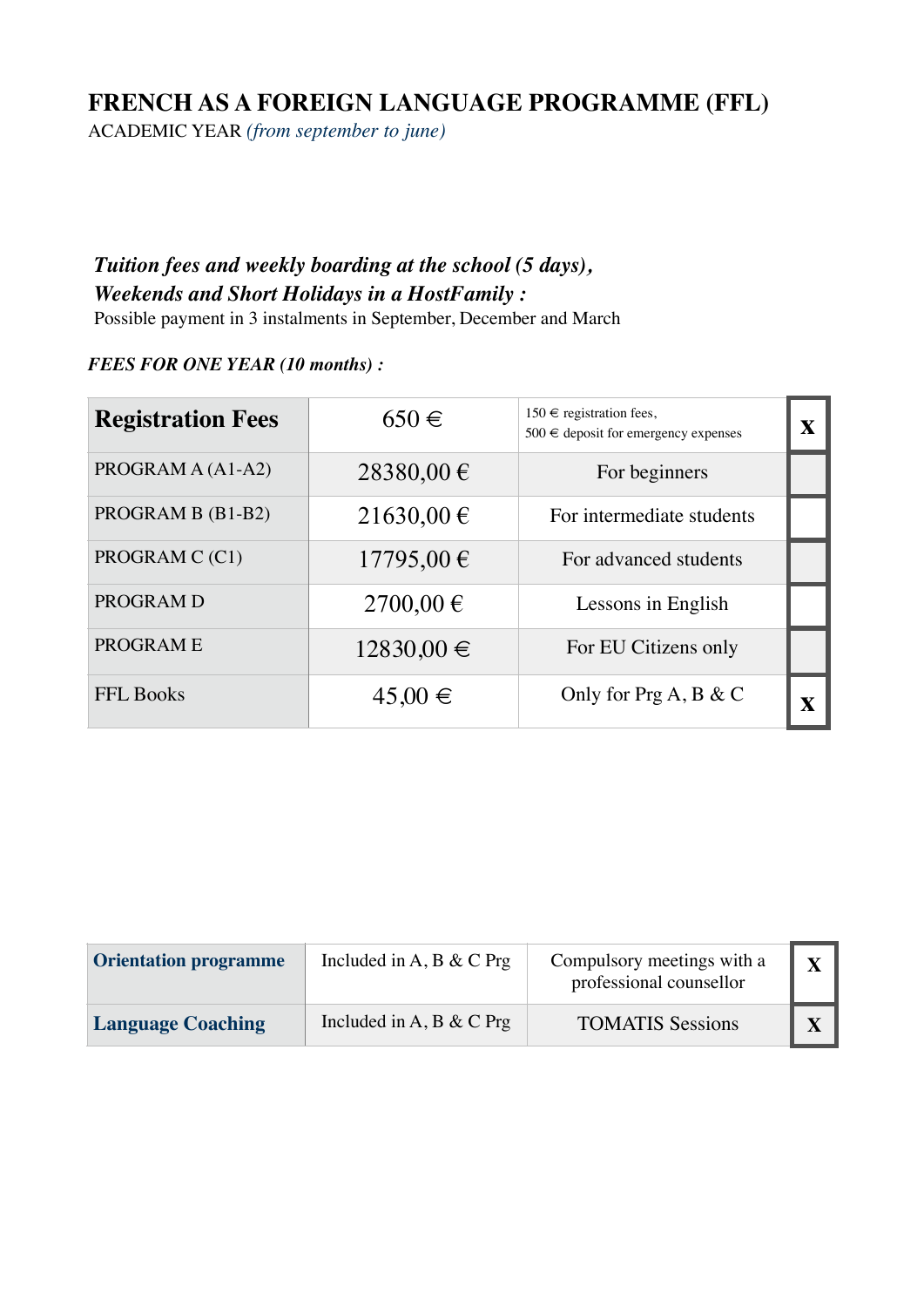### *OPTIONAL EXTRAS : Extracurricular activities*

*SPORTS :* **Possibility of practicing several sports among:** 

**Tennis, Football, Basketball, Volleyball, Swimming, Squash, Rugby, Karate, Fitness, Sh'bam (Zumba), Body Attack, Step, Horse-Riding**

*ACTIVITIES : Photo club, Cooking lessons, Karting, Musical, « GLEE » club, Art & Design, Electronics, Theatre, Harp*

|                                                   | Circle your choice                           |                                | Circle your choice                           |
|---------------------------------------------------|----------------------------------------------|--------------------------------|----------------------------------------------|
| <b>Tennis</b>                                     | $200,00 \in$                                 | <b>Body Bump</b>               | $200,00 \in$                                 |
| <b>Football/Rugby</b>                             | $200 \in \ell 250 \in$                       | Sh'bam (Zumba)                 | $200,00 \in$                                 |
| <b>Fitness/Karate</b>                             | $100,00 \in$                                 | <b>Body Attack</b>             | $200,00 \in$                                 |
| <b>Squash</b>                                     | $200,00 \in$                                 | <b>Step</b>                    | $200,00 \in$                                 |
| <b>Swimming Pool</b><br><b>Swimming (Teacher)</b> | $50 \in$ for 10 tickets                      | <b>Horse riding</b>            | $216 \in$ one Trimestre                      |
| <b>Musical</b>                                    | $250,00 \in$                                 | <b>Volley</b>                  | $160,00 \in$                                 |
| « GLEE » Club                                     | 50,00 €                                      | <b>Basket ball Middle Sch</b>  | $200,00 \in$                                 |
| <b>Electronics</b>                                | $80,00 \in$                                  | <b>Basket Ball High School</b> | $250,00 \in$                                 |
| <b>Cooking lessons</b>                            | Included in A, B & C Prg<br>Prg E : $60 \in$ | <b>Karting</b>                 | Included in A, B & C Prg<br>Prg E : $60 \in$ |

## **FRENCH & FOREIGN LANGUAGE TESTS**

DELF : included in Programs A, B and C. At extra cost if Program E chosen (180  $\in$ ) TOEFL : at extra cost  $(270 \in)$ .

TOEIC bridge (Grade 9) : included in Programs A, B and C

TOEIC (Grade 12) : included in Programs A, B and C

CAMBRIDGE : included in Program D : IGCSE English 1st or 2nd Language.

### **FEES PAID BY BANK TRANSFER TO THE FOLLOWING ACCOUNT:**

*Please indicate on bank transfers the student's name and invoice number. This will be a great deal of help ! and add 40 EUROS for bank charges.*

Account holder : OGEC St DENIS Bank : CREDIT MUTUEL-CFCM Entreprises 105 Rue Fbg Madeleine - 45920 Orléans cedex 9 Bank Code10278. Code Guichet 37100 Account number : 000 10005402 \* Clé RIB 13 SWIFT Code (BIC) : CMCIFR2A IBAN: FR76 1027 8371 0000 0100 0540 213